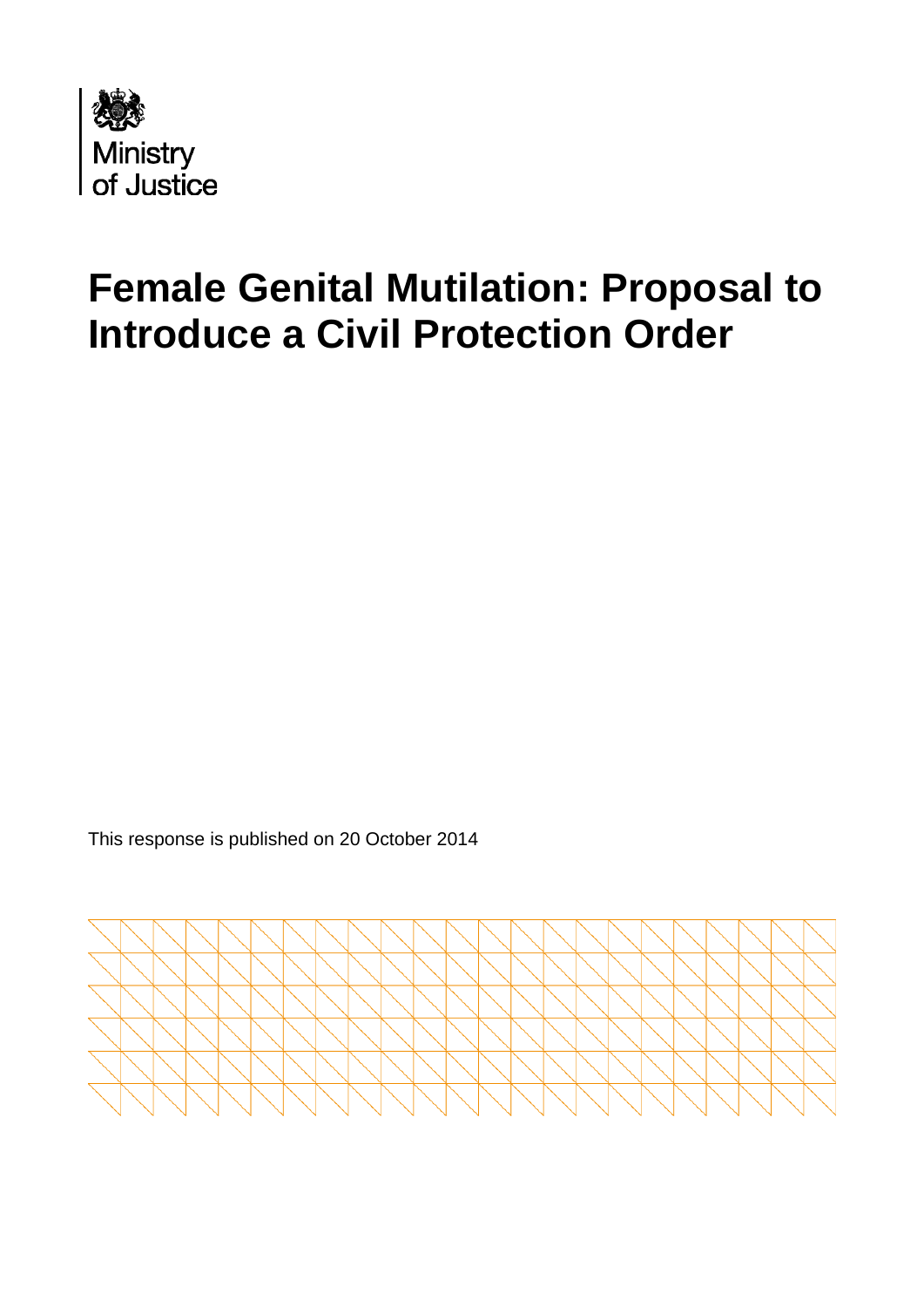

## **Female Genital Mutilation: Proposal to Introduce a Civil Protection Order**

**Response to consultation carried out by the Ministry of Justice.** 

**This information is also available on the Ministry of Justice website: [www.justice.gov.uk](http://www.justice.gov.uk/)**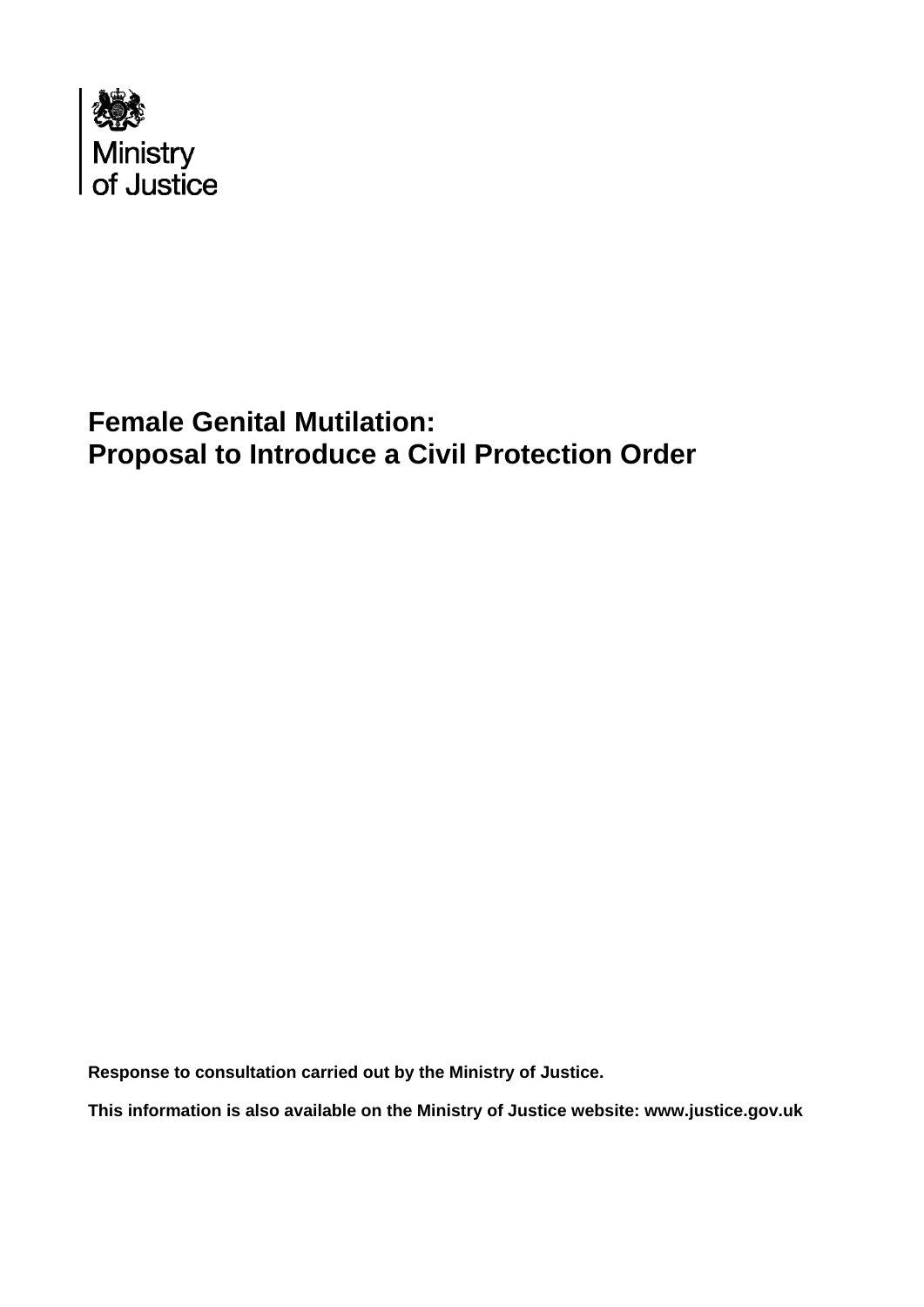## **Contents**

| Introduction and contact details | 3  |
|----------------------------------|----|
| Background                       | 4  |
| Summary of responses             | 5  |
| Responses to specific questions  | 6  |
| Conclusion and next steps        | 15 |
| <b>Consultation principles</b>   | 16 |
| Annex A – List of respondents    | 17 |
|                                  |    |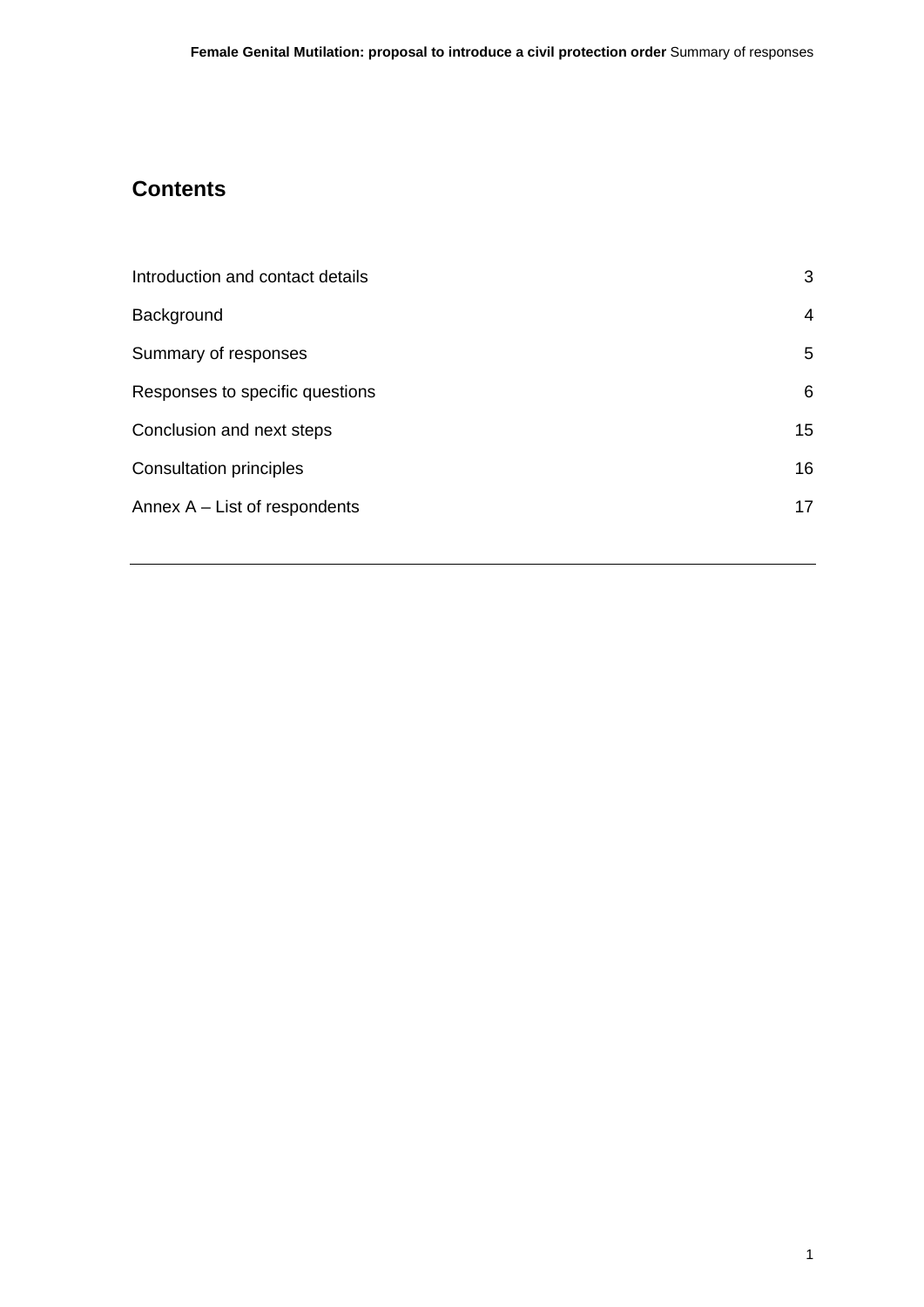**Female Genital Mutilation: proposal to introduce a civil protection order** Summary of responses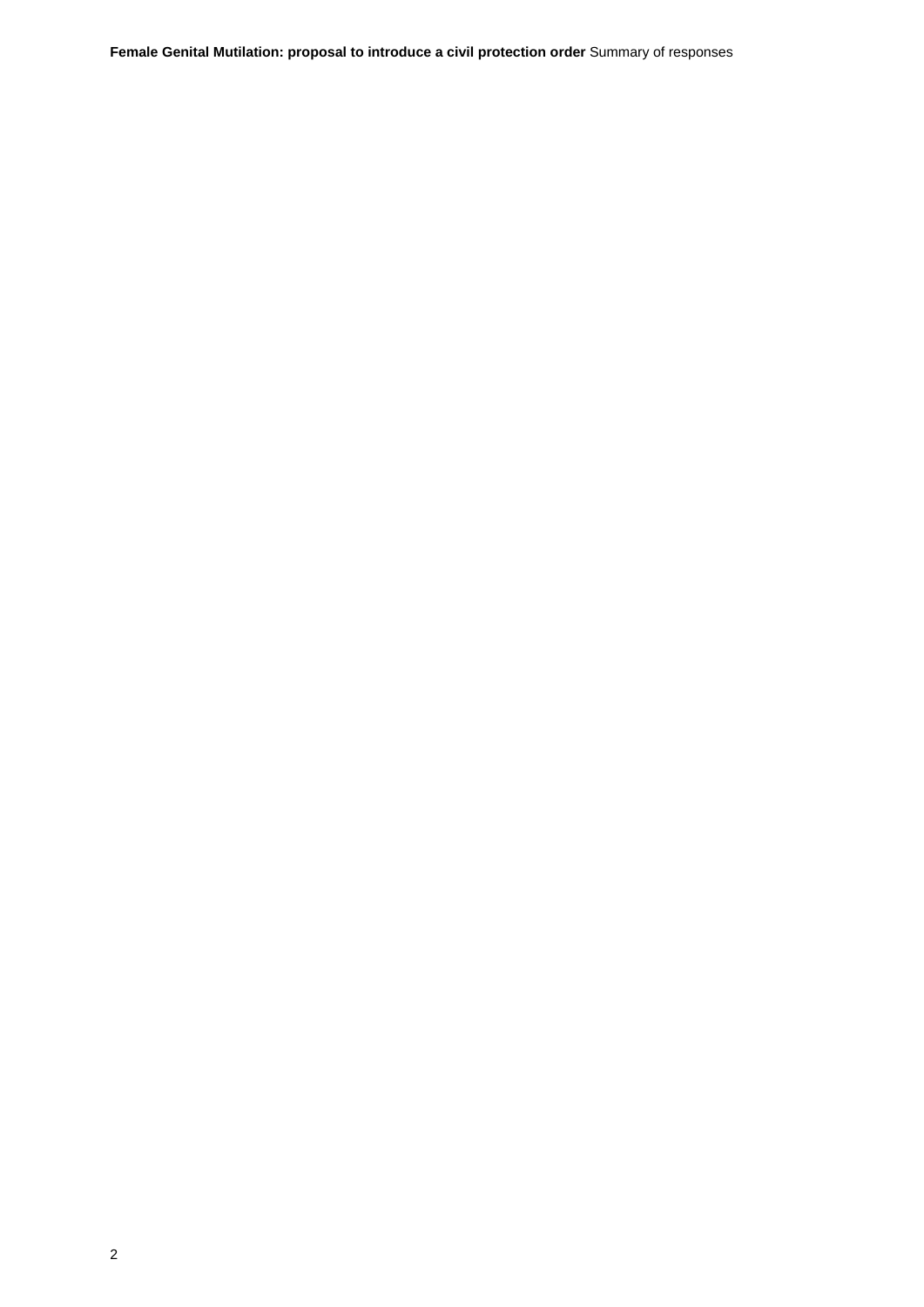## <span id="page-4-0"></span>**Introduction and contact details**

This document is the summary of responses to the consultation paper, *Female Genital Mutilation: Proposal to Introduce a Civil Protection Order*.

It will cover:

- the background to the report
- a summary of the responses to the report
- responses to the specific questions raised in the report
- the next steps following this consultation.

The consultation paper and the summary of responses are available on the Ministry's website: [www.justice.gov.uk](http://www.justice.gov.uk/).

#### **Complaints or comments**

If you have any complaints or comments about the consultation process you should contact the Ministry of Justice at the above address.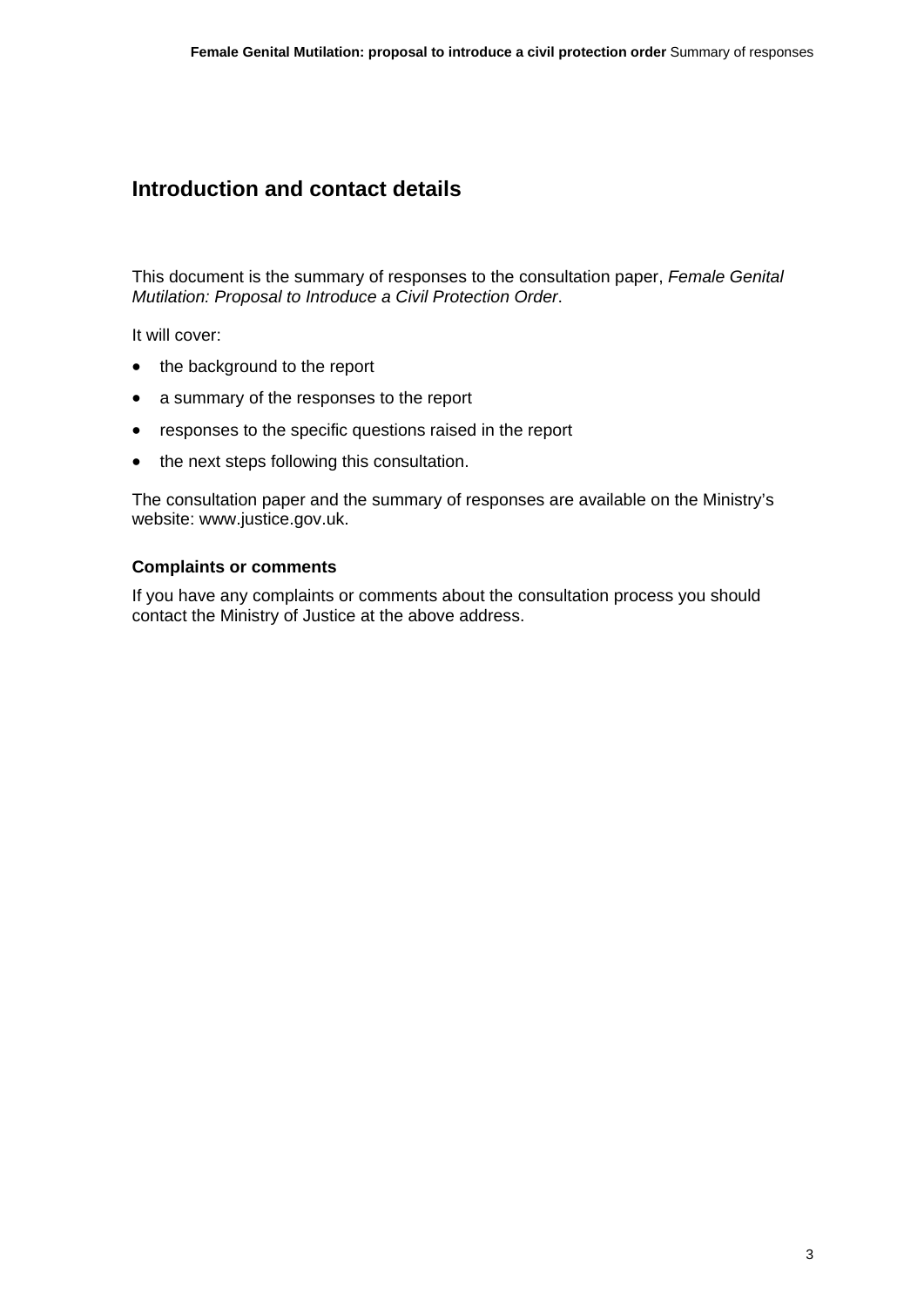## <span id="page-5-0"></span>**Background**

The consultation paper, *Female genital mutilation: proposal to introduce a civil protection order*, was published on 22 July 2014. This followed the Girl Summit on 22 July hosted by the Prime Minister. The consultation invited comments about whether the introduction of a specific civil law measure could help protect potential victims of female genital mutilation (FGM).

The consultation closed on 19 August 2014 and this report includes a summary of responses to individual questions in the consultation paper.

A list of respondent groups is at [Annex A.](#page-18-0)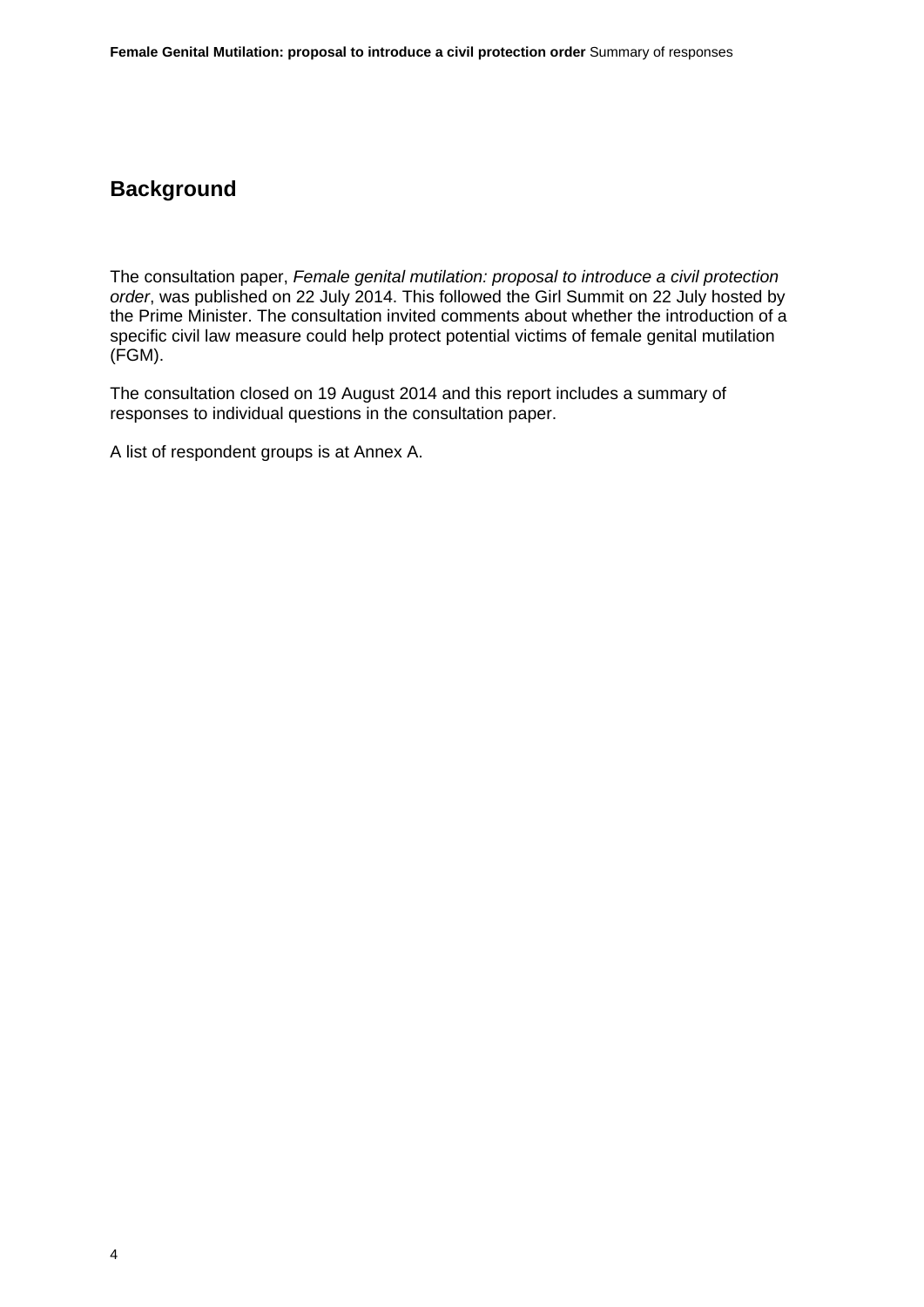## <span id="page-6-0"></span>**Summary of responses**

A total of 88 responses to the consultation paper was received. The responses came from a wide variety of respondents including academics, legal professionals, non-government organisations, healthcare professionals, local authorities, victims and members of the public, police, social workers and others.

A significant majority of those who responded (85%) supported the introduction of a civil protection order for potential FGM victims and agreed that the FMPO would be a good model for this purpose. Respondents felt that current criminal legislation was not enough and considered a civil protection order would deter the practice of FGM and provide additional protection to victims.

A majority of respondents (64%) thought that a civil protection order for FGM could protect girls (including babies) or women who had already been subjected to FGM. Most argued for the category of persons who could apply for a FGM protection order to be wide, for the duration of the order to be flexible and for the breach of the order to be a criminal offence.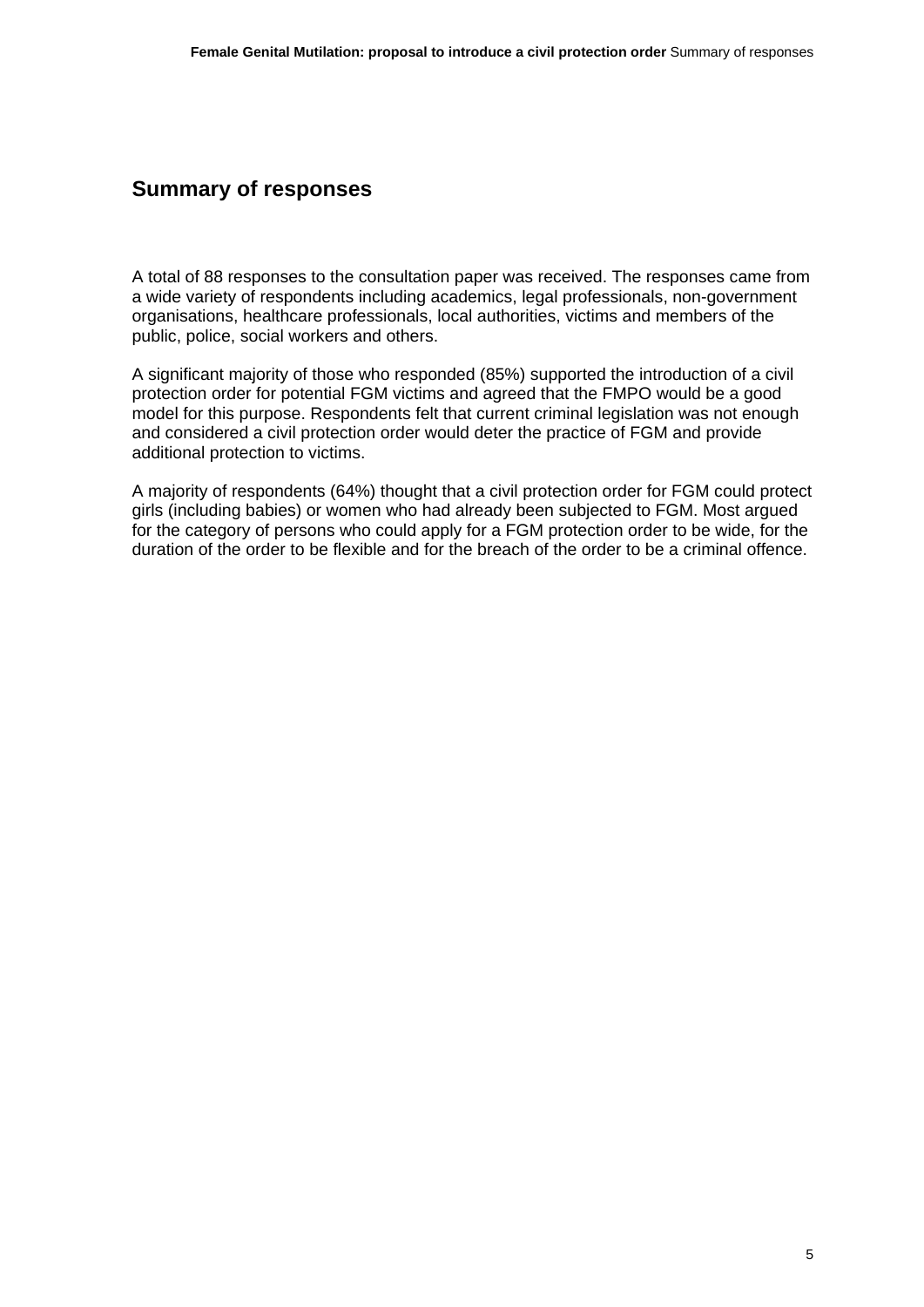### <span id="page-7-0"></span>**Responses to specific questions**

#### **1. In principle, do you think that a specific civil law measure for FGM is a good idea?**

Of the 88 responses received a large majority of respondents (85%) agreed that a specific civil measure for female genital mutilation (FGM), similar to that under Part 4A of the Family Law Act 1996, was a good idea. The respondents gave a number of reasons for their support of the proposal.

Some respondents felt that current criminal legislation was not enough and considered a civil protection order would deter the practice of FGM and offer additional protection to victims. A number of respondents noted that victims were reluctant to report cases of FGM because they feared that family members would be imprisoned. Respondents saw a civil protection order for FGM as a flexible tool which could be tailored to the specific needs of the victim.

One respondent felt that a civil protection order for FGM would complement the existing child protection regime under the Children Act 1989 and give judges dealing with such cases an additional tool to protect children. They saw the focus of the proposed order as being on the protection of victims and the duty on those named in the order (i.e. the child's carers) to desist from any behaviour specified in the order that could cause the victim harm.

Another respondent felt that a specific civil law measure could give a clear pathway to professionals for safeguarding potential victims of FGM whilst allowing them to remain within the family unit. The respondent also believed the measure could be useful in facilitating the repatriation of children who had been taken abroad, along the same lines as forced marriage protection orders (FMPOs).

One respondent drew attention to "prohibited steps orders" under the Children Act 1989, noting that such orders had been extremely beneficial in preventing parents from removing children from the country without the permission of the court. According to the response, offences under this legislation were now being reported more frequently. Similarly, the respondent felt that a civil protection order for FGM would allow early intervention to protect children.

The benefits of FMPOs and the challenges in the absence of them (i.e. where the victim has been taken abroad) were also highlighted in the responses. According to one respondent, a civil protection order specifically targeting FGM and preventing behaviour conducive to harm would offer greater protection to victims than currently exists.

"*Children do not want to get their parents into trouble but they do need to know that there is a way of influencing their parents to ensure that they are protected without bringing shame on their family*".

#### **Source: NHS employee**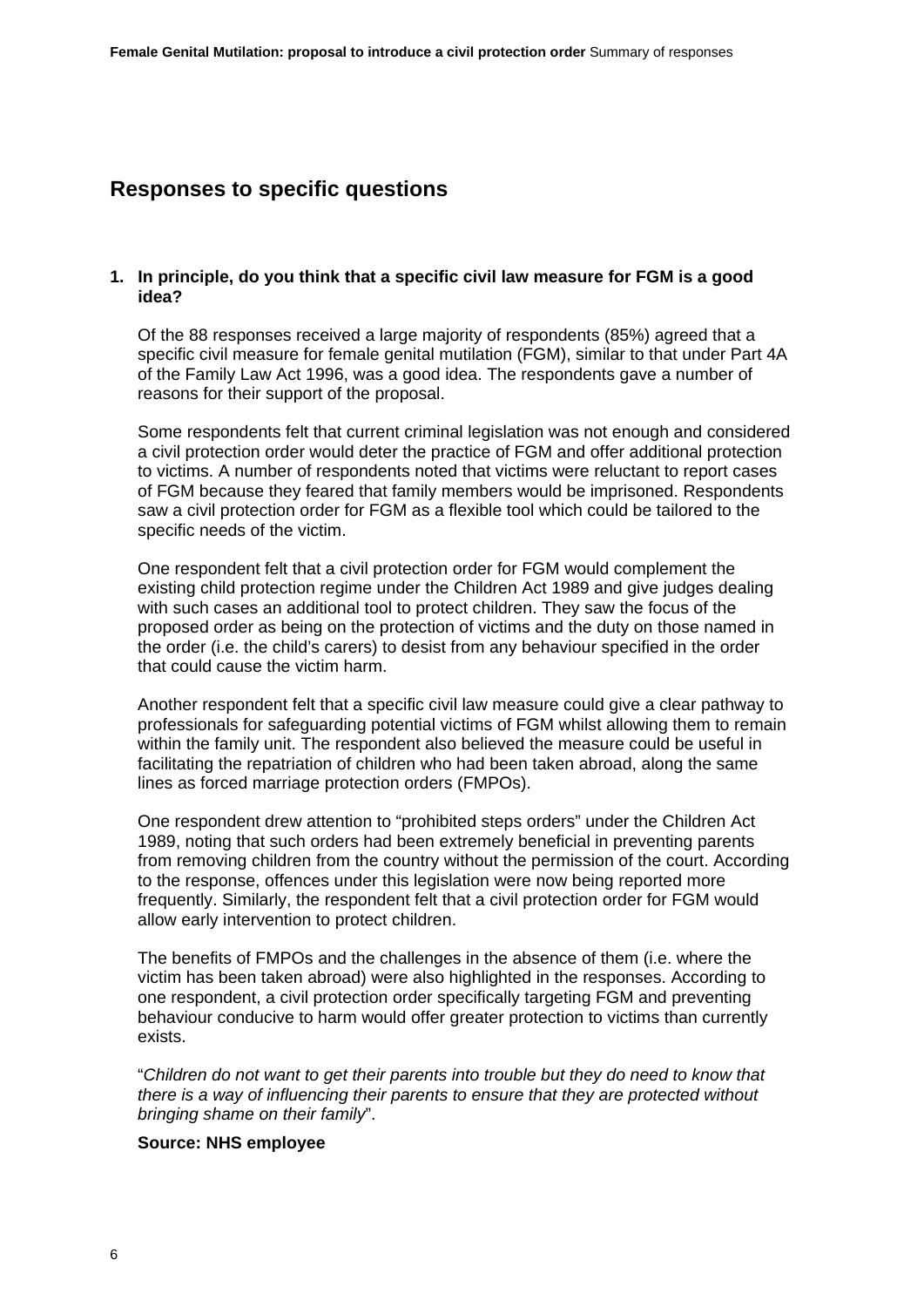"*If a girl is deemed to be at risk, any measures which might reduce that risk or ensure her safety are a stop forward. Safety of the child is paramount*".

#### **Source: Integrate Bristol**

One respondent was concerned that a specific civil measure may be a good idea for protecting women over 18 but was not an alternative to existing forms of protection for children. Their response called on the Government to examine why current child protection legislation had not been used. According to the respondent, the real problem was not the law but the failure of professionals to act because of lack of training and awareness of their obligations.

One respondent commented that a specific civil order for FGM could help to protect more children as a useful preventative measure. However, the response also noted that it was important to clarify how a civil protection order might work differently from an interim or full care order.

Only one respondent did not agree that a specific civil law measure for FGM was a good idea because they felt that only the criminal law should apply.

14% of respondents were unsure whether a specific civil law measure was a good idea. One respondent did not understand the implications and asked for more information. Another felt that a comparison with a FMPO was superficial, and it was unclear whether the issues pertaining to cases of forced marriage could properly be aligned to those pertaining to FGM.

#### **2. Do you think that introducing a specific civil law measure for FGM would in any way undermine the efforts that are being made to secure prosecutions?**

75% of respondents did not think that a specific civil law measure for FGM would undermine the efforts being made to secure prosecutions.

One respondent said that in appropriate cases, the police could apply to the court for a disclosure of the judgment following, or during, a case in the family court. They felt that this could facilitate prosecutions (e.g. in cases of neglect and child abuse) rather than hinder them.

A number of respondents pointed out that there had not been a conviction to date for FGM and a civil law measure would provide additional protection to potential victims. These respondents also felt that if the breach of any civil protection order was made a criminal offence it might help to secure a prosecution. Others pointed out that it was important to have both criminal and civil sanctions to help potential victims of FGM.

*"Rather than undermining prosecutions the introduction of a CPO would sit well alongside and further the reach of the criminal law".* 

#### **Source: joint response from the Bar Human Rights Committee and the Family Law Bar Association**

A very small number of respondents (5%) felt that introducing a civil law measure would undermine the efforts being made to secure prosecutions. One respondent expressed concern that professionals might fail to act on existing legislation while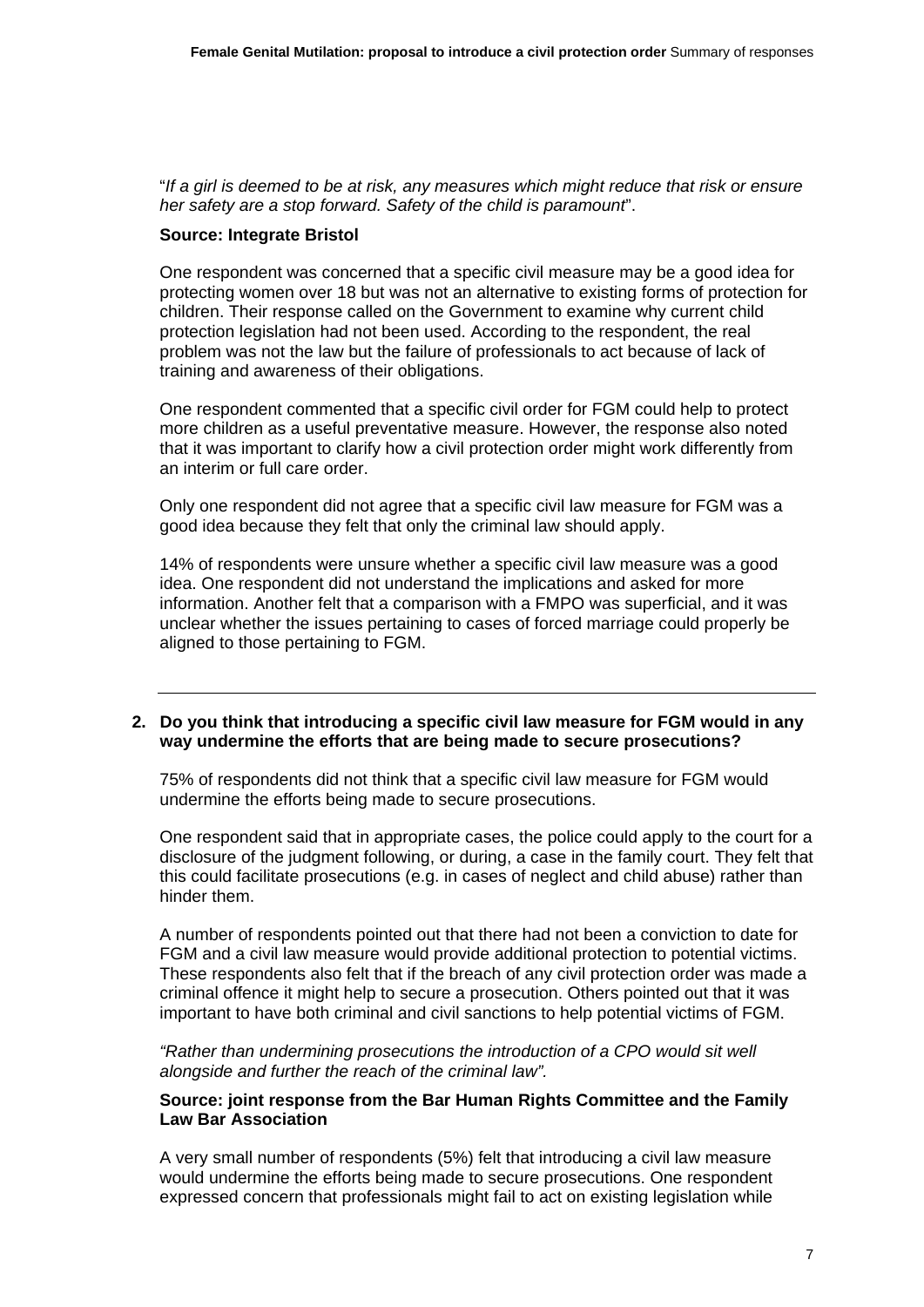waiting for any new measures to be implemented. Others did not explain their answer to this question.

A small number of respondents (19%) were unsure about whether efforts to secure prosecutions would be undermined. Some highlighted that the standard of evidence in the civil and criminal courts was different and that trying to bring them together could cause confusion. One respondent expressed concern that a civil protection order could lead to a victim being ostracised by her family and the community.

#### **3. Do you think that similar provisions to protect against conduct that may lead to a girl being mutilated would cover the range of circumstances in which FGM may take place?**

64% of respondents thought that a provision similar to that under Part 4A of the Family law Act 1996 could help to protect against the range of circumstances in which FGM took place.

One respondent said that given the various methods and means by which FGM can take place, including taking the victim abroad or even bringing 'cutters' to the UK, it would be useful for similar provisions to those in forced marriage cases to be considered. They saw this as helpful in protecting against conduct that might lead to a girl being mutilated.

Another respondent pointed out that there had to be capacity to insert case-specific conditions and prohibitions in any new civil order for FGM. It was necessary, the response said, for the order to require specified contact between a potential victim and an agency (e.g. social care, GP, etc) to monitor the child's safety and wellbeing. The response said that any failure to allow such contact should be deemed a breach of the order.

One respondent said that it was essential that the order could be enforced abroad. They also suggested that in addition to local authorities (as in forced marriage cases) others should be included in the "relevant third party" list.

"*I believe this could be extremely beneficial to restrict activity within this country of certain acts of mutilation, and also to produce passports to restrict movement and travelling*".

#### **Source: Staffordshire Police**

"*We think that similar provisions to protect against conduct that may lead to a girl being mutilated would cover the range of circumstances in which FGM may take place as long as there is capacity to insert case-specific conditions or prohibitions when applying for the order (as with FMPOs)*".

#### **Source: NSPCC**

Some respondents felt that it was difficult to say at this stage whether an order could cover all the circumstances. One asserted that if parents were determined to carry out FGM they would find a way of doing so.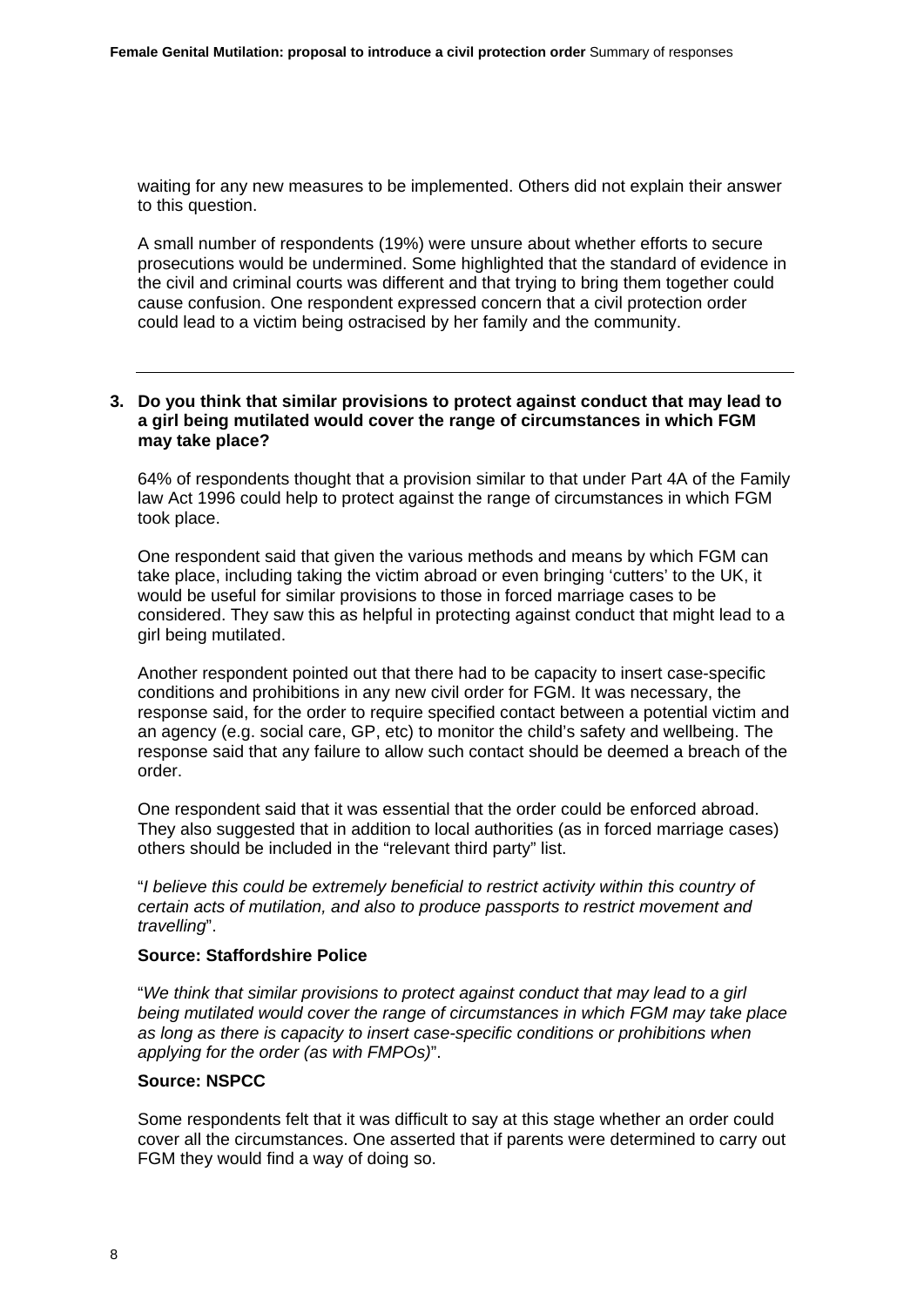Only 3% of respondents felt that similar provisions would not cover the range of circumstances in which FGM might take place. One respondent who disagreed noted that the circumstances in which FGM took place varied and that relying on young children to report their parents could present challenges.

30% of respondents were unsure about whether provisions similar to those of FMPOs would cover the range of circumstances in which FGM takes place and gave a number of reasons. One of them felt that that it was important that potential victims are monitored and that parents and carers understood the legal position.

One respondent said that while many of the suggested measures could be effective for British nationals, there needed to be clarity in relation to the position of potential victims living in the UK temporarily, for example because their parents were here on short-term visas, or had no legal status.

#### **4. Do you think that there are circumstances in which a civil order could be used to help girls or women who have already been subjected to FGM?**

A significant majority (64%) thought that a civil protection order for FGM could protect girls or women who had already been subjected to FGM. Many respondents pointed to the benefits of an order that required relatives or associates to disclose the location of victims who had been taken abroad and forbidden from returning.

One respondent pointed out that as in the case of FMPOs, civil protection orders would work well alongside proper liaison with embassy staff abroad to facilitate the repatriation of victims. A number if respondents felt that a civil order could also have a protective effect on younger siblings and other close family members, as well as community members.

Another respondent felt there could be circumstances where a victim of FGM might choose to obtain the protection of a civil protection order whilst they consider their position, including whether or not they wished to report an offence or attempted offence or to be a witness in a prosecution. The creation of a civil protection order was also seen as helpful to women at risk of FGM again at their husband's request after giving birth.

"*It may help to prevent FGM for younger relatives".* 

#### **Source: Barnardo's**

*"In principle, we would agree to this as any girl or young woman who has been subjected to FGM should have the right to come forward after the event and still be able to seek the support and protection that she needs*".

#### **Source: British Association of Social Workers**

9% of respondents disagreed, stating that it was more likely that existing orders, mostly designed for domestic violence and/or harassment cases, would suffice to protect women who had experienced FGM in relation to the issues they faced from partners, ex-partners and family members. One respondent felt that there was nothing to suggest that victims would be subject to further mutilation once the FGM had occurred.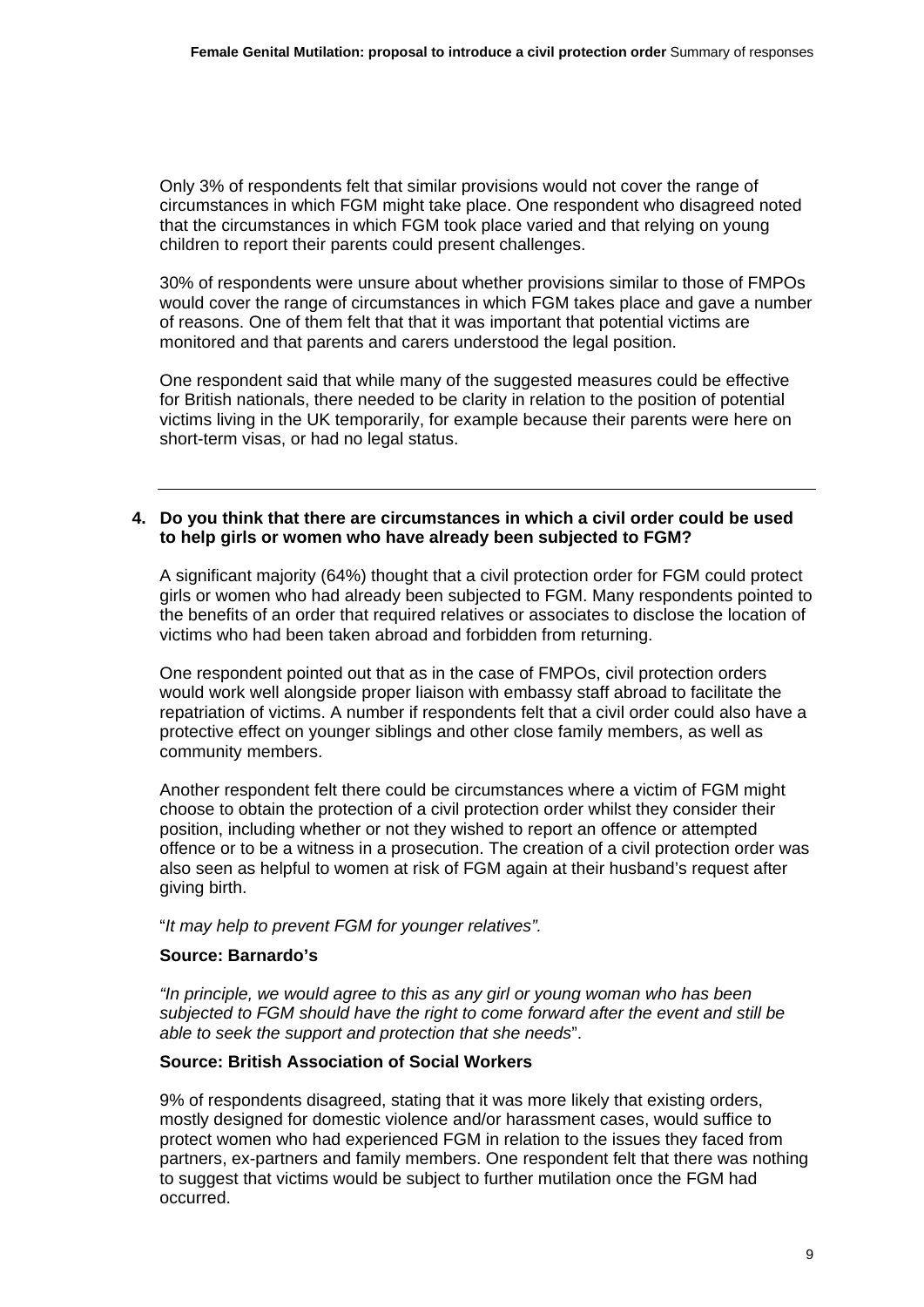Those who were unsure about their answer (26%) said that where a girl has already been subject to FGM, a civil order could help other girls in the family but not someone who had already been mutilated. One respondent felt that FGM and forced marriage were different issues and that victims of FGM were more likely to want to remain in their family. Another who disagreed felt that this type of application could only succeed if proper awareness campaigns were run concurrently to inform girls of their options at all stages.

#### **5. Given that most victims of FGM are young girls, typically aged 5–8, do you think that similar provisions in relation to FGM would enable vulnerable young victims, including babies, to be protected?**

75% of respondents felt that similar provisions in relation to FGM would enable vulnerable victims including babies to be protected.

In one case, a civil protection order for FGM was seen as offering a wide scope of protection to vulnerable victims since the order could place prohibitions on persons other than parents, for example members of the extended family, including those abroad.

However, another respondent emphasised that it was vital that a police protection order or emergency order could still be made where a child was at immediate risk.

One respondent stressed that the NHS needed to be at the forefront of protecting such vulnerable victims and that it was essential that local authorities were able to access data from services which victims were most likely to use such as maternity or accident and emergency services. This would ensure that risks were flagged.

Similarly, another response highlighted the importance of data sharing among front-line professionals such as the police and those in health care and social services, noting that there had to be a coordinated effort from all agencies in light of the vulnerability of young victims.

*"Absolutely necessary as they cannot speak for themselves."* 

#### **Source: Thames Valley Partnership**

"*As long as the legislation allows for third parties to apply for the orders on behalf of the girls and also allows for non-disclosure of confidential information and for hearsay evidence to be admitted in court*".

#### **Source: Ayres Waters Family Lawyers**

Those who disagreed with the question (8%) cited a number of reasons. One respondent felt that the age group referred to in this question was too narrow, noting that girls born into an FGM practising family were at risk of FGM from the day they are born up to the age of 18 and sometimes beyond.

15% of respondents were unsure whether such young victims could be protected by any civil order to prevent FGM. They gave a number of reasons, including doubts about the speed at which an order could be obtained following the birth of a child.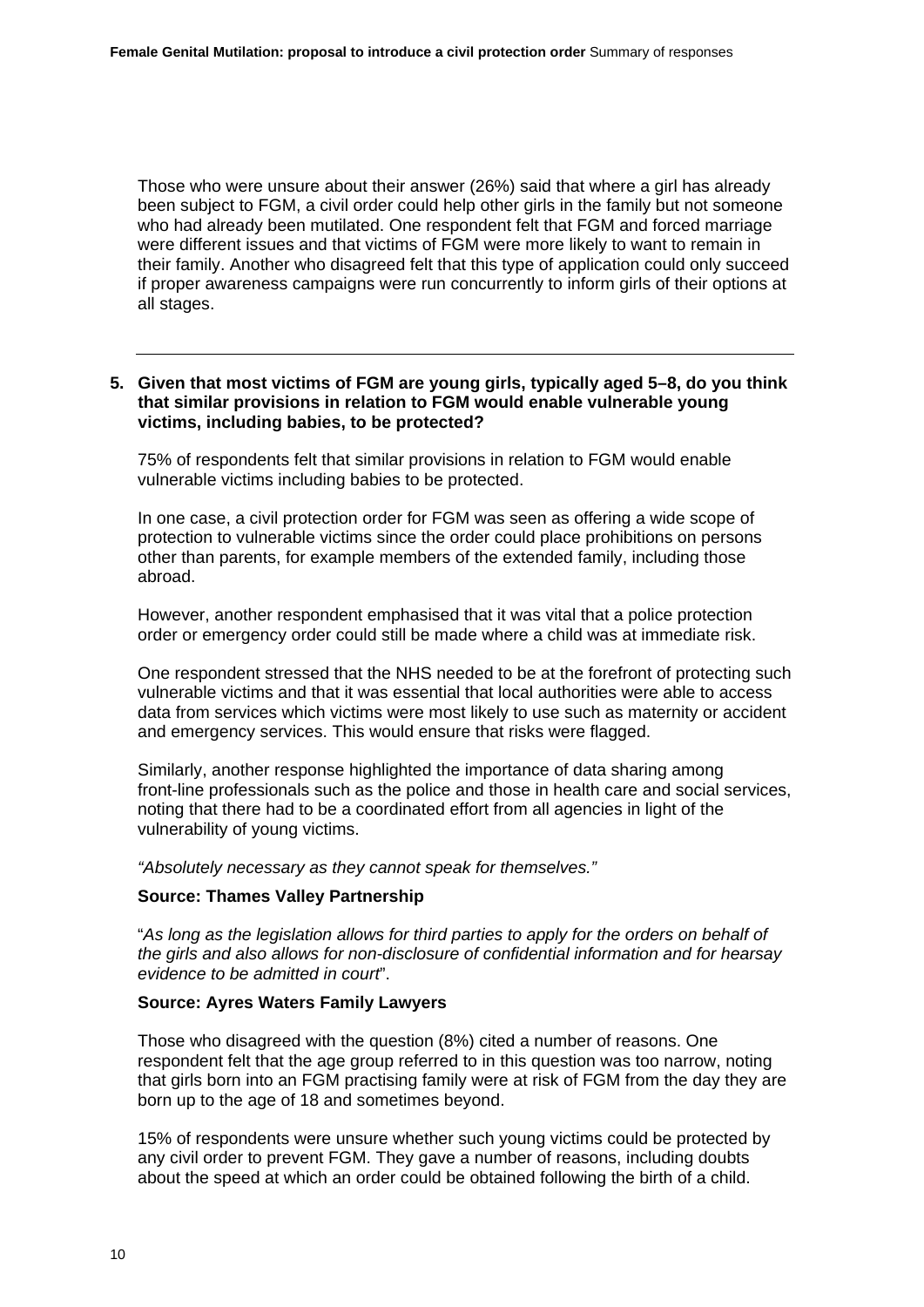#### **6. If you answered 'no' to question 5, what additional or different provisions do you think should be put in place to protect such vulnerable young victims?**

Only 8% of respondents thought that similar provisions in relation to FGM would not enable vulnerable young victims, including babies, to be protected. Where explained, they gave various reasons for their answers.

One respondent said that they would be concerned if too much emphasis was placed on victims having to report, especially as victims would effectively be criminalising their parents.

Another felt that where it had been identified that the mother had been mutilated and wished the same for her child, a civil order should be the first step in prevention.

It was also noted that children could be forced to have FGM at any age from 0–18 and that FGM could be performed at the time or birth – where it was likely that an order would not be in place – or when the order ceased. It noted:

"*For babies and other vulnerable young children, requirements for ongoing monitoring and examination may be necessary".* 

#### **Source: Refuge**

**7. As indicated above, local authorities, as a specified "relevant third party" may apply on the victim's behalf for a FMPO without first needing to seek the leave of the court. Which persons or class of persons do you think should be able similarly to apply for an order to protect a potential victim of FGM?** 

While most respondents listed several persons or organisations as capable of acting as a relevant third party, the majority felt that local authorities and health care professionals should be specified as a "relevant third party" in any civil measure for FGM

In smaller numbers, respondents saw the police, NGOs (particularly front-line support organisations), schools and relatives of the victims as possible relevant third parties under any new civil order for FGM.

#### **8. Given that girls are at risk of FGM from birth until, and even during, adulthood, do you think that similar provisions in relation to FGM would enable long-term protection from mutilation?**

56% of respondents thought that provisions similar to FMPOs would enable long-term protection from FGM. However, 30% of respondents were unsure whilst the remainder thought that similar provisions would not offer long-term protection to victims of FGM or did not provide a response. A number of respondents said that provisions similar to those in FMPOs could offer long-term protection not only to the victim but also to other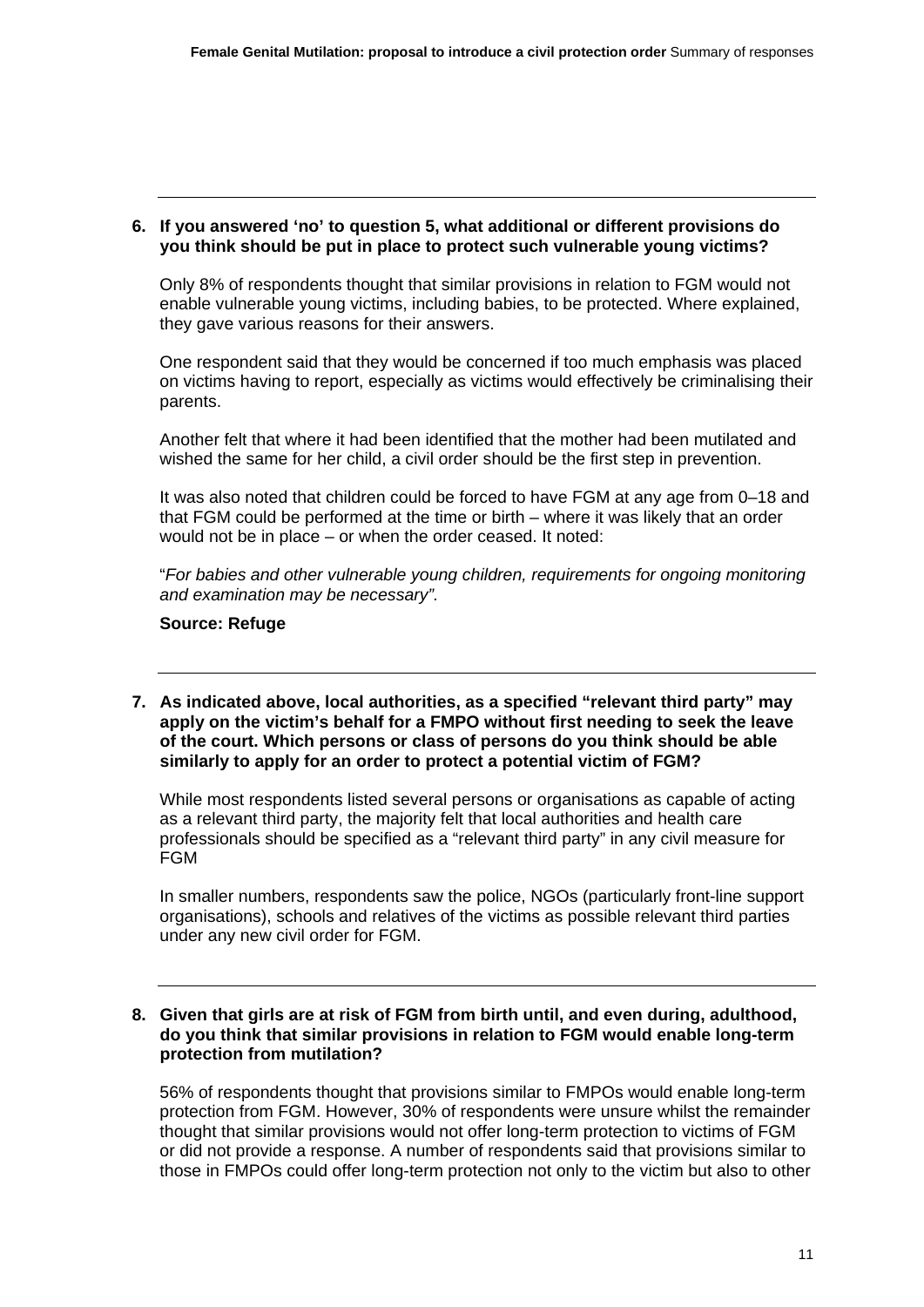siblings in the family who could potentially become at risk, thereby offering a wider net of protection.

For example, one respondent felt that in cases where an older sibling had been subjected to FGM, younger siblings should be safeguarded and the police, social services and other agencies informed.

Many of the respondents noted that babies as well as adults were vulnerable to mutilation in FGM practising families and noted that long-term protection had to be a feature of any civil order for FGM.

One respondent was unsure how an order for FGM would provide long-term protection. Whilst pointing out that long-term protection through such an order was a good objective, she expressed doubts about whether the order could be monitored over a period of years to ensure that it was providing long-term protection.

"*As with FMPOs, the victim would have the right to choose to discharge the order at any point she feels safe to do so. An in-built review at age 18 could also be considered where the order has been in place for a child*."

#### **Source: NSPCC**

*"There would need to be a stipulation that the order was permanent or until rescinded by the court."* 

#### **Source: North Middlesex University Hospital**

#### **9. If a civil order for FGM were introduced, do you think that it should be a criminal offence to breach such an order?**

The vast majority of respondents thought that it should be a criminal offence to breach a civil order for FGM if one were introduced. 89% of respondents felt that a civil order for FGM should have criminal sanctions while only 1 respondent thought that any such order should not. The remaining nine respondents were either not sure or did not answer the question.

Many respondents felt that making the breach of such an order a criminal offence would send out a 'strong message' that the practice would not be tolerated and underline the severity of the practice.

*"Often honour supersedes any legal constraints and the stronger the message the better."*

#### **Source: West Midlands Police**

*"Yes, we think that the order should come with clear sanctions sending out a strong message to deter those whose intention it is to procure FGM."*

#### **Source: British Association of Social Workers**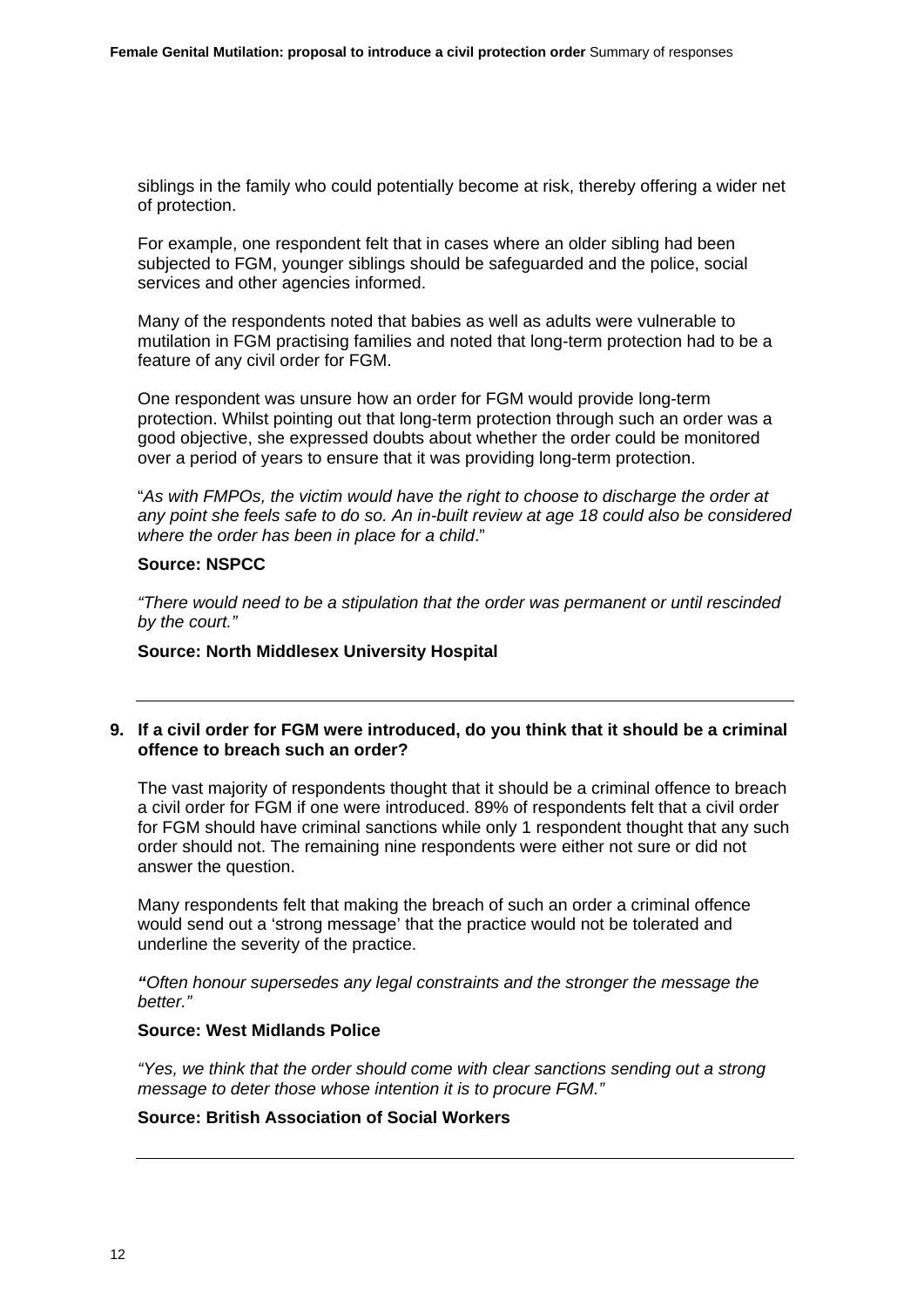#### **10. Do you think that, as with FMPOs, victims should be able to use the civil enforcement route if they prefer, even if the breach of an order is a criminal offence?**

Of those who answered this question, 58% of the respondents thought that victims of FGM should be able to use the civil enforcement route if they prefer, even if the breach of an order was a criminal offence. 17% of respondents thought that victims should not be able to use a civil route to deal with breaches and significantly, 25% of respondents were unsure. 6% of respondents did not answer the question.

However, many of the respondents who felt that a civil and criminal enforcement route should both exist also noted that there had to be an absence of coercion for victims to be fully empowered to use a civil route. Their responses recognised that victims might come under pressure not to criminalise their families and take the civil route instead.

A number of respondents who disagreed that victims should be able to use the civil enforcement route for breaches if they preferred, felt that the creation of a civil route for dealing with breaches could undermine the criminal legislation and alter perceptions of FGM being a serious criminal offence They also felt that children should not be forced to decide whether to prosecute their parents.

Some of those unsure of whether victims should be able to use the civil route thought that minors – unlike adults – were not capable of making a decision about whether to take a civil or criminal route.

"*It is absolutely vital that there must be a civil enforcement route that does not deter enforcement through the concern of criminalising the victim's own family*."

#### **Source: Office of the Police and Crime Commissioner**

#### **11. Do you think that there are alternative ways in which the civil law could be used to protect victims of FGM?**

72% of respondents were not sure about whether there were alternative ways in which the civil law could be used to protect victims of FGM. A significant number of them expressed difficulty in answering the question, noting that knowledge of the legal measures to tackle FGM was not their "area of expertise." 18% thought there were alternative ways, whilst 10% thought there were no alternative civil measures to protect victims of FGM. 8% of respondents did not answer the question.

Some of the respondents gave examples of the ways in which they had used the civil law measures in FGM cases. A solicitor said there was no reason why a civil protection order for FGM could not run concurrently with other provisions such as wardship, protection of vulnerable adults under inherent jurisdiction and court of protection proceedings.

Those who thought there were no alternative ways in which civil measures could be used to protect FGM victims did not explain their answer.

"*I have been using non-molestation orders to prevent FGM…these are currently the most effective way of preventing FGM. The order is enduring i.e. indefinite and any*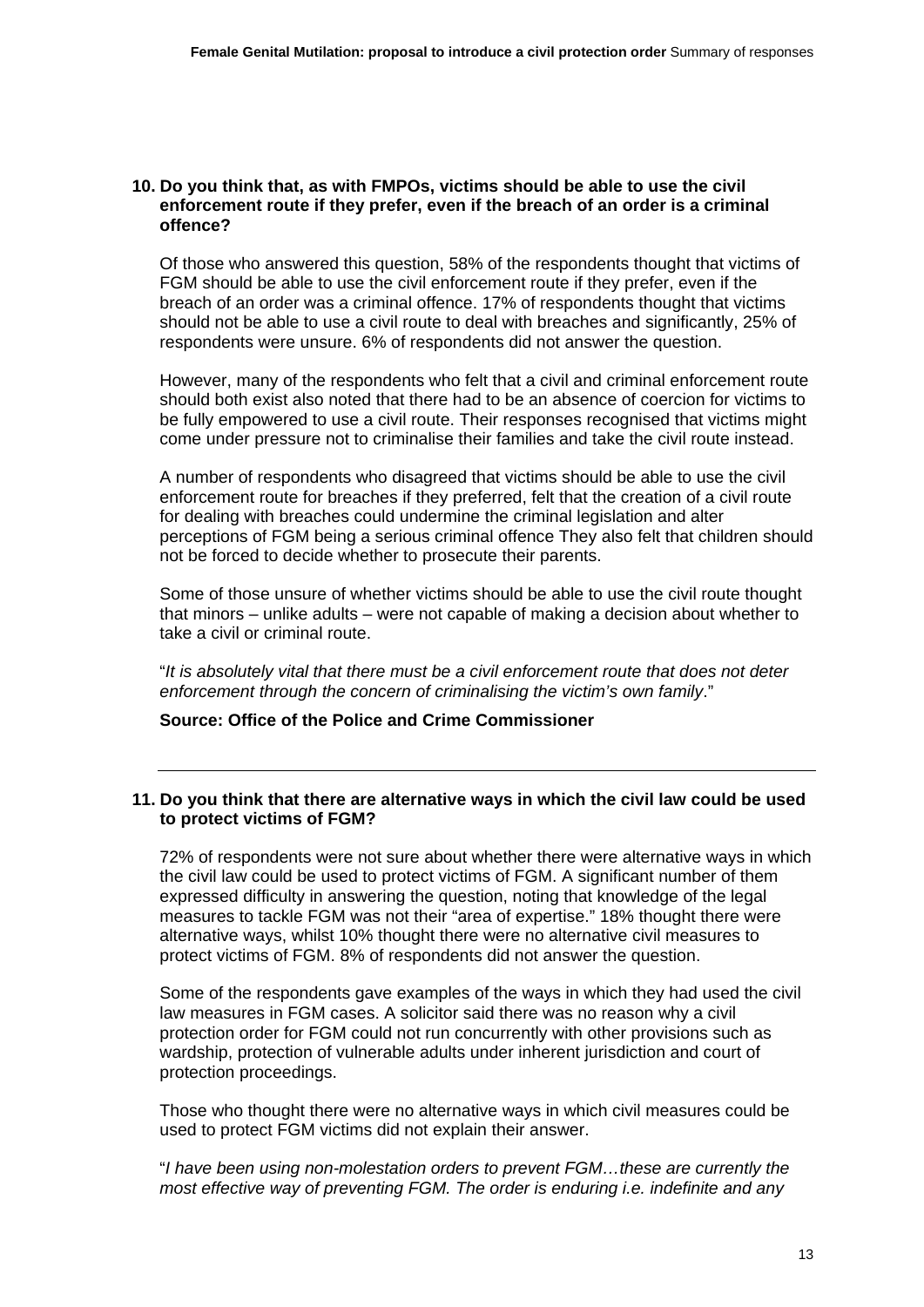*breach is an arrestable offence. This means perpetrators can be detained at the airport if necessary*."

#### **Source: Ayres Waters Family Lawyers**

#### **12. Are there any other points that you wish to add?**

Only 59% of those who responded to the consultation gave additional views on the proposal to introduce a civil protection order for FGM.

Some respondents felt that the introduction of a civil protection order of this kind would send out a "powerful message" to communities in which the practice took place and provide greater protection for victims. Some respondents reiterated that for a provision of this kind to work in FGM cases, there had to be a "joined up" approach to information sharing involving key front-line professionals such as health care professionals, social services and the police.

Whilst it is envisaged that any new civil order would encourage others, as well as the victim, to apply to the court for a protective order, one response stressed the need for caution in expecting children to want or be capable of taking action against their family. The respondent emphasised that communities played a major role in tackling the issues.

Some respondents commented on the response to FGM more generally. One respondent suggested that the introduction of any civil protection order for FGM should be accompanied by a specialised anti-FGM unit for victims. The respondent noted that such a unit would not only be useful in raising awareness of civil orders and fielding calls from the public but would also provide training and support to bodies who could apply for civil orders.

Additionally, it was suggested that there was a need for Government to target awareness-raising of the practice on persons arriving in the UK from abroad. It was suggested that there had to be "targeted policies" for people arriving in the UK and different policies for those resident in the UK, with people arriving in the UK being given information in their own language setting out the legal position on FGM.

*"All the action taken has to make a difference. It is no good making a law that is unenforceable and one that protects no one. We have to stop it and that means being tough and not accepting this cruelty. We also need to be targeting everyone not just the ordinary person in the street, this cuts across all parts of society*".

#### **Source: NHS employee**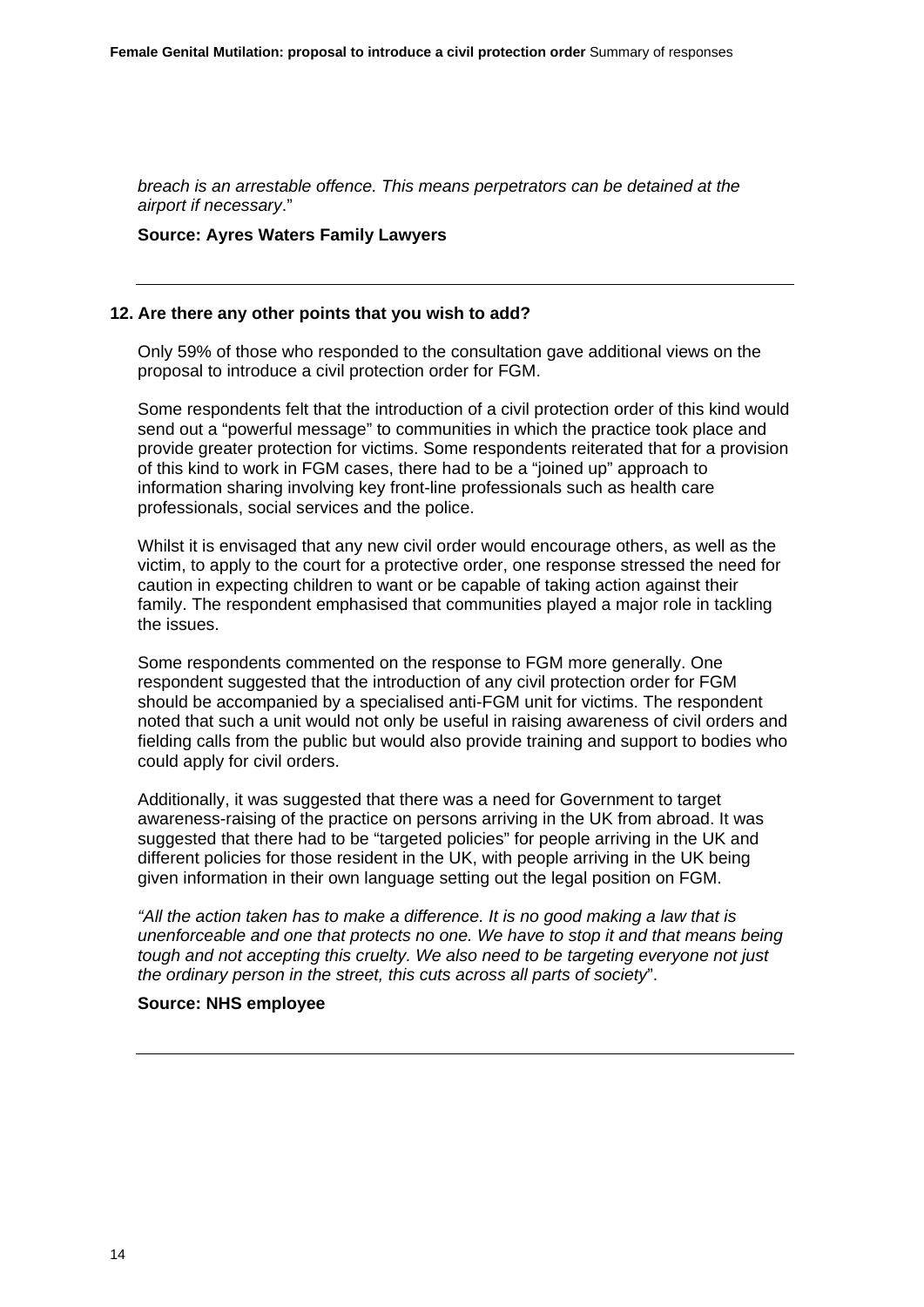## <span id="page-16-0"></span>**Conclusion and next steps**

- 1. The Government is committed to eradicating FGM. Criminal law is only part of tackling the continuing problem of FGM in this country. Ideally, we want to prevent the mutilation from happening in the first place
- 2. The Government is taking forward a number of provisions in the Serious Crime Bill to tackle FGM. This includes provisions for a specific civil measure, similar to the Forced Marriage Protection Order (under Part 4A of the Family Law Act 1996), to help protect actual or potential victims of FGM.
- 3. The draft provisions being taking forward in the Serious Crime Bill, which would amend the Female Genital Mutilation Act 2003, were developed in light of the consultation responses. The provisions are available at the Serious Crime Bill webpage on the parliament website http://services.parliament.uk/bills/2014- 15/seriouscrime.html.
- 4. Of course legislation alone cannot eradicate FGM. The provisions for the FGM civil protection order are part of the Government's wider work to tackle FGM, with victims, communities and professionals. The FGM civil protection measure will strengthen the protection for victims or potential victims of FGM and help prevent FGM from happening in the first place.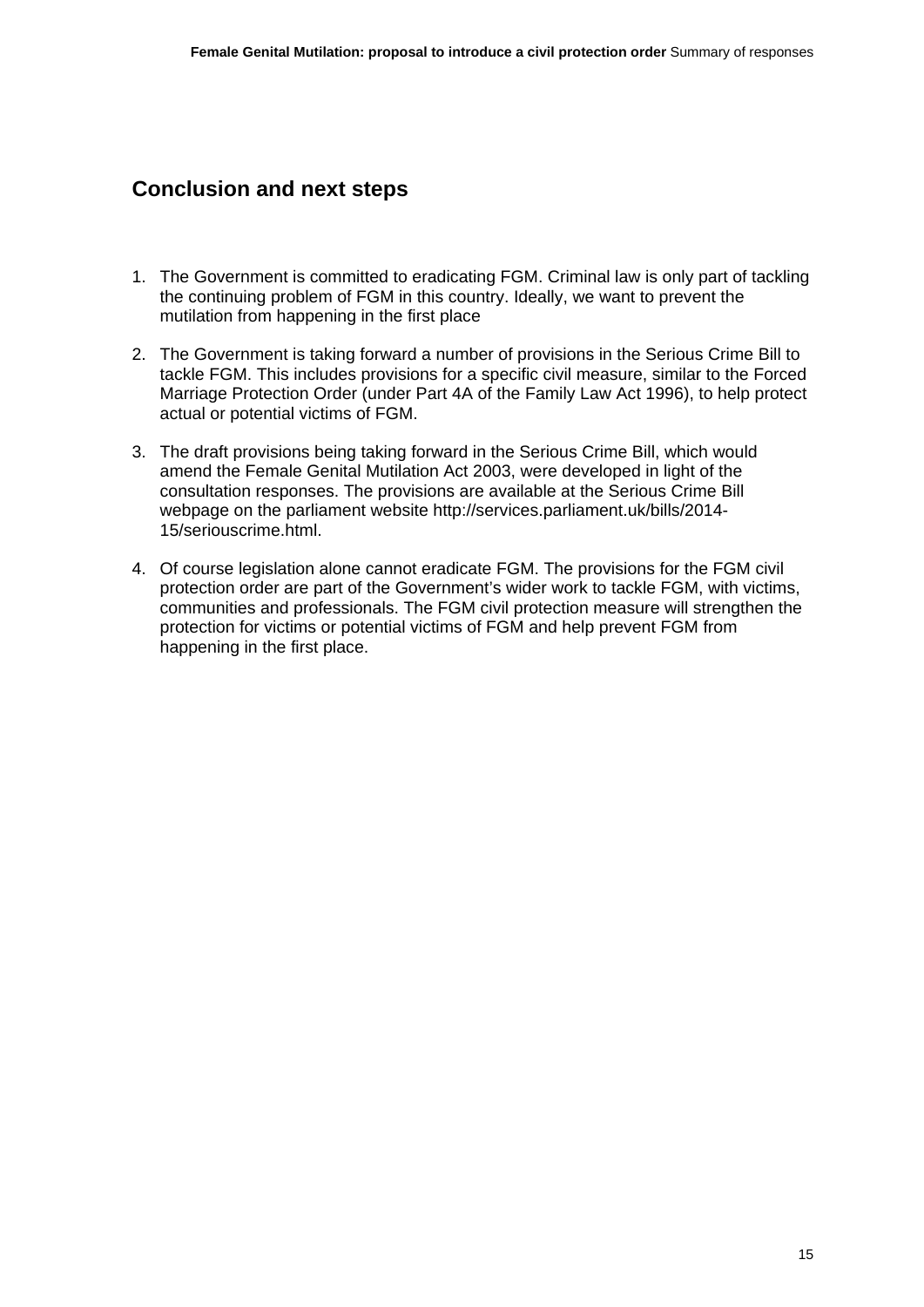## <span id="page-17-0"></span>**Consultation principles**

The principles that Government departments and other public bodies should adopt for engaging stakeholders when developing policy and legislation are set out in the consultation principles.

<https://www.gov.uk/government/publications/consultation-principles-guidance>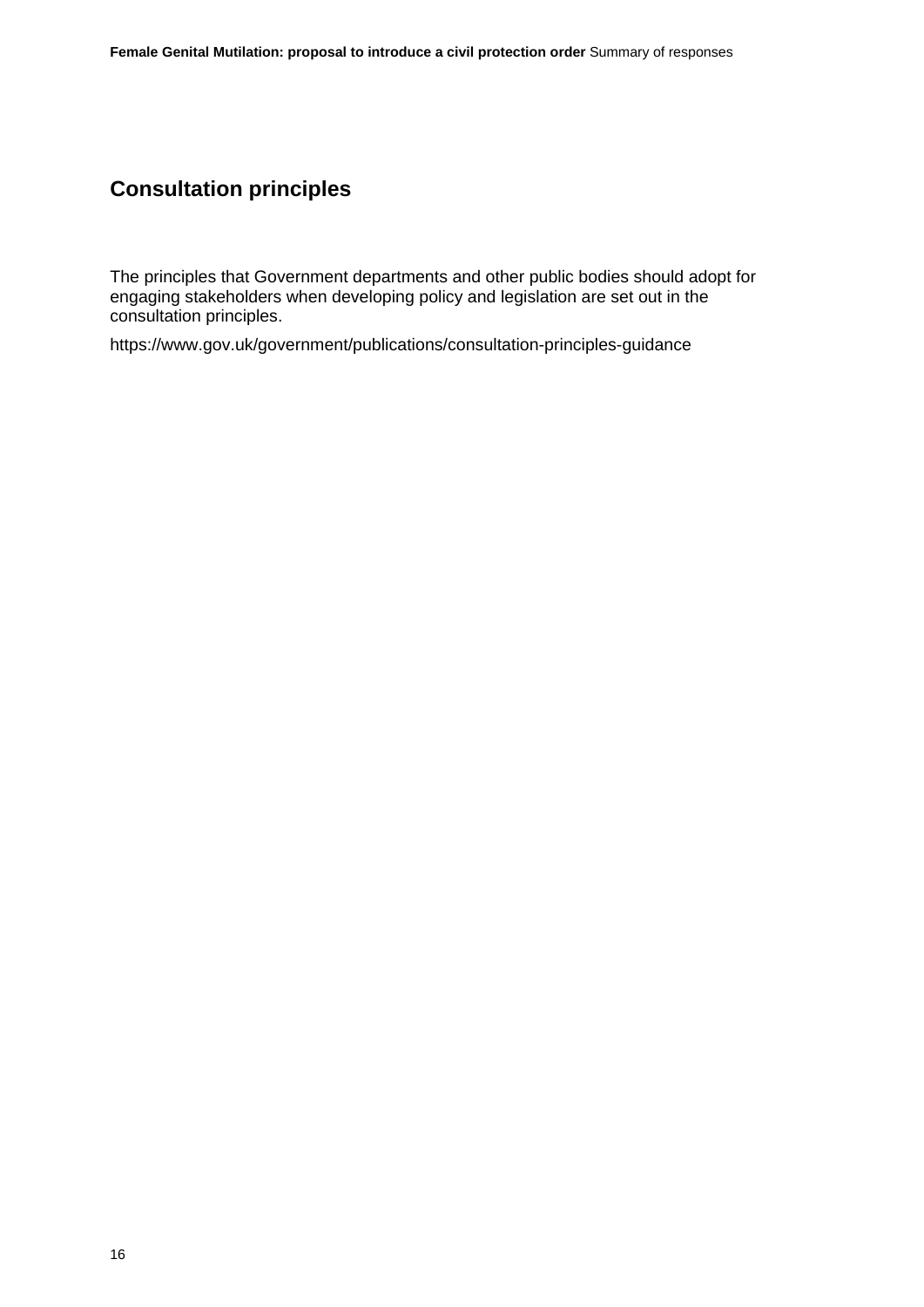## <span id="page-18-0"></span>**Annex A – List of respondents**

The responses received fall into one of the following representative groups:

Academics (including institutions) Central Government (e.g. Forced Marriage Unit) Legal profession Local Authorities Members of the public Non-Government Organisations (including charities) Police Representative bodies – Social workers Representative bodies – Police Representative bodies – Academic Representative bodies – Legal **Schools** Victims of FGM